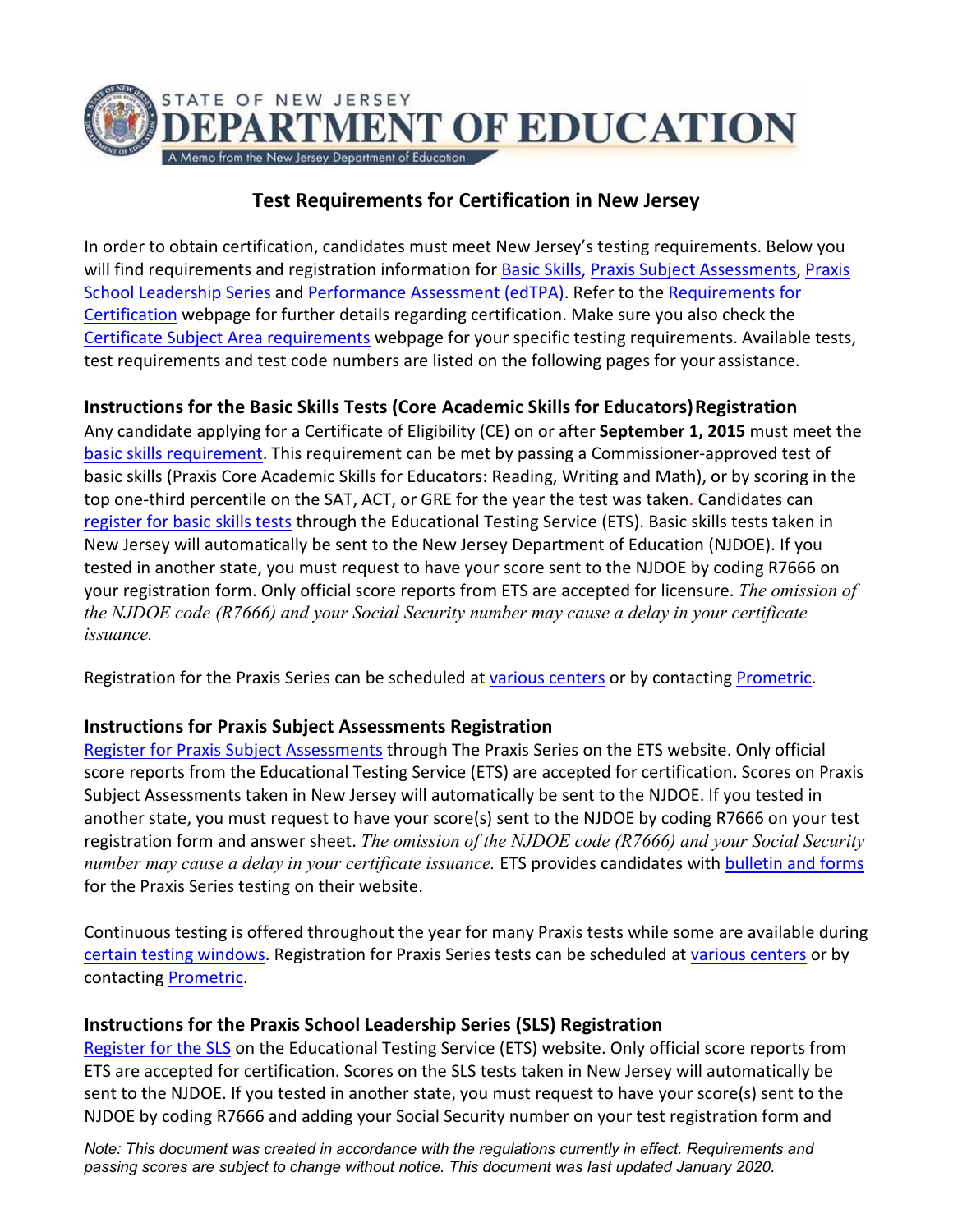#### Page **2** of **6**

answer sheet. *The omission of the NJDOE code (R7666) and your Social Security number may cause a delay in your certificate issuance.* An [SLS information bulletin](https://www.ets.org/sls/about/bulletin/) is available from ETS.

Please note that the SLS tests are only available during [certain testing windows.](https://www.ets.org/praxis/register/dates_centers/?WT.ac=praxishome_toeflpbtpdf_180911) See available test windows on the following pages. Registration for the Praxis Series SLS tests can be scheduled at [various](https://www.ets.org/sls/register/) [centers](https://www.ets.org/sls/register/) or by contacting **Prometric**.

### **Instructions for Performance Assessment (edTPA) Registration**

Effective for candidates teaching in or after the 2017-2018 school year, a Commissioner-approved performance assessment for teacher certification (edTPA) is required for candidates teaching in or after the 2017-2018 school year. Successful completion of this performance assessment is required for all candidates seeking a Certificate of Eligibility with Advanced Standing (CEAS) or those who hold a Certificate of Eligibility (CE)[. Register for the edTPA Assessment](http://www.edtpa.com/PageView.aspx?f=GEN_Register.html) and designate New Jersey as a score recipient at the time of testing. *The omission of a score recipient may cause a delay in your certificate issuance.* 

New Jersey teaching certification areas and the corresponding edTPA Handbooks should be confirmed prior to registration. **The following passing scores are effective September 1, 2019:**

| edTPA Handbooks                  | Score |
|----------------------------------|-------|
| World Languages                  | -32   |
| <b>Other Instructional Areas</b> | 37    |
| <b>Elementary Education</b>      | 44    |

#### **Additional Testing Requirements for Certification**

*World Languages, English as a Second Language, Bilingual Bicultural Education, Educational Interpreter and Teacher of the Deaf or Hard of Hearing with Sign Language Proficiency*  certificates have additional testing requirements. Please review the [Certificate Subject Area](https://nj.gov/cgi-bin/education/license/endorsement.pl?string=999&maxhits=1000&field=2) [requirements](https://nj.gov/cgi-bin/education/license/endorsement.pl?string=999&maxhits=1000&field=2) if you are applying for any of these certificates.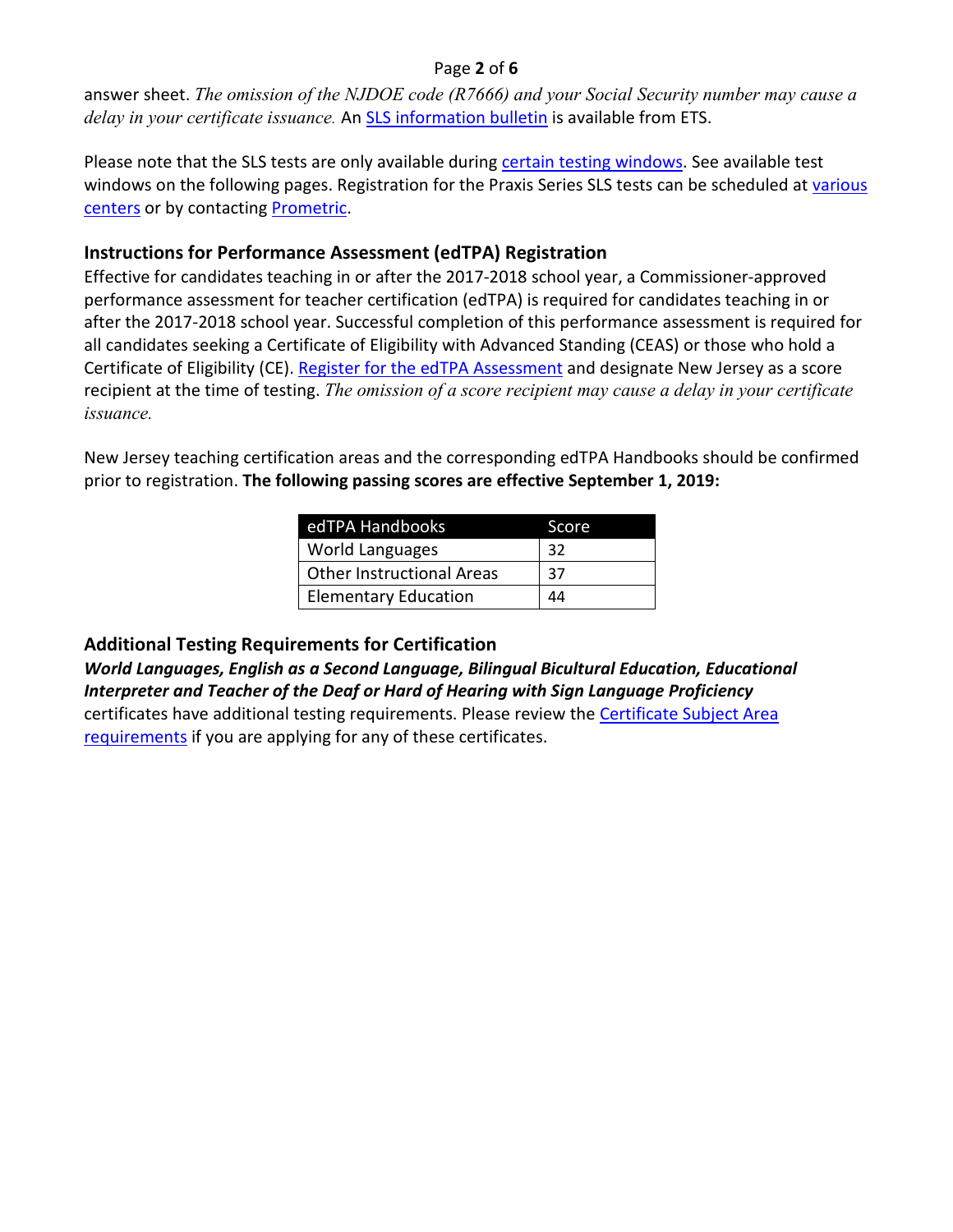### Page **3** of **6**

| <b>Praxis: Basic Skills and Subject Assessments Required for Licensure</b> |  |
|----------------------------------------------------------------------------|--|
|----------------------------------------------------------------------------|--|

| <b>Instructional Endorsements</b>                                                  | <b>Praxis: Basic Skills and Subject Assessments</b>        |
|------------------------------------------------------------------------------------|------------------------------------------------------------|
|                                                                                    | Core Academic Skills for Educators: Multiple               |
|                                                                                    | Subjects (5752)                                            |
| Basic Skills <sup>1</sup>                                                          | Core Academic Skills for Educators: Reading (5713)         |
|                                                                                    | Core Academic Skills for Educators: Writing (5723)         |
|                                                                                    | Core Academic Skills for Educators: Math (5733)            |
| Agriculture                                                                        | Exempt                                                     |
| Art                                                                                | Art: Content Knowledge (5134)                              |
| <b>Bilingual/Bicultural Education</b>                                              | To Be Announced                                            |
| <b>Business Education: All Endorsements</b>                                        | <b>Business Education (5101)</b>                           |
|                                                                                    | Elementary Education: Multiple Subjects (5001)             |
|                                                                                    | Reading and Language Arts Subtest only (5002)              |
| <b>Elementary School Teacher K-6</b>                                               | Mathematics Subtest only (5003)                            |
|                                                                                    | Social Studies Subtest only (5004)                         |
|                                                                                    | Science Subtest only (5005)                                |
| Elementary School with Specialization:                                             | Middle School English Language Arts (5047)                 |
| Language Arts and Literacy (5-8)                                                   |                                                            |
| Elementary School with Specialization:<br>Mathematics (5-8)                        | Middle School Mathematics (5169)                           |
| Elementary School with Specialization: Social<br>Studies (5-8)                     | Middle School Social Studies (5089)                        |
| Elementary School with Specialization: Science<br>$(5-8)$                          | Middle School Science (5440)                               |
| English                                                                            | English Language Arts: Content Knowledge (5038)            |
| English as a Second Language                                                       | To Be Announced                                            |
| Family and Consumer Sciences: Comprehensive                                        | Family and Consumer Sciences (5122)                        |
| Family and Consumer Sciences: Child & Family                                       |                                                            |
| Development                                                                        | Family and Consumer Sciences (5122)                        |
| Family and Consumer Sciences: Foods/<br><b>Nutrition &amp; Food Science</b>        | Family and Consumer Sciences (5122)                        |
| Family and Consumer Sciences: Apparel,<br>Textiles & Interiors                     | Family and Consumer Sciences (5122)                        |
| French; and Elementary School with<br>Specialization: World Languages/French (5-8) | French: World Language (5174)                              |
| German; and Elementary School with                                                 |                                                            |
| Specialization: World Languages/ German (5-8)                                      | German: World Language (5183)                              |
| Spanish; and Elementary School with                                                |                                                            |
| Specialization: World Languages/ Spanish (5-8)                                     | Spanish: World Language (5195)                             |
| World Languages: Other                                                             | Exempt                                                     |
| <b>Health Education</b>                                                            | Exempt                                                     |
| <b>Health and Physical Education</b>                                               | Health and Physical Education: Content Knowledge<br>(5857) |
| <b>Marketing Education</b>                                                         | Marketing Education (5561)                                 |
| Mathematics                                                                        | Mathematics: Content Knowledge (5161)                      |

<span id="page-2-0"></span> $1$ Any candidate applying for a certificate of eligibility (CE) on or after September 1, 2015 must meet the basic skills requirement. Use code 5752 if you plan to take all tests of the series on the same date.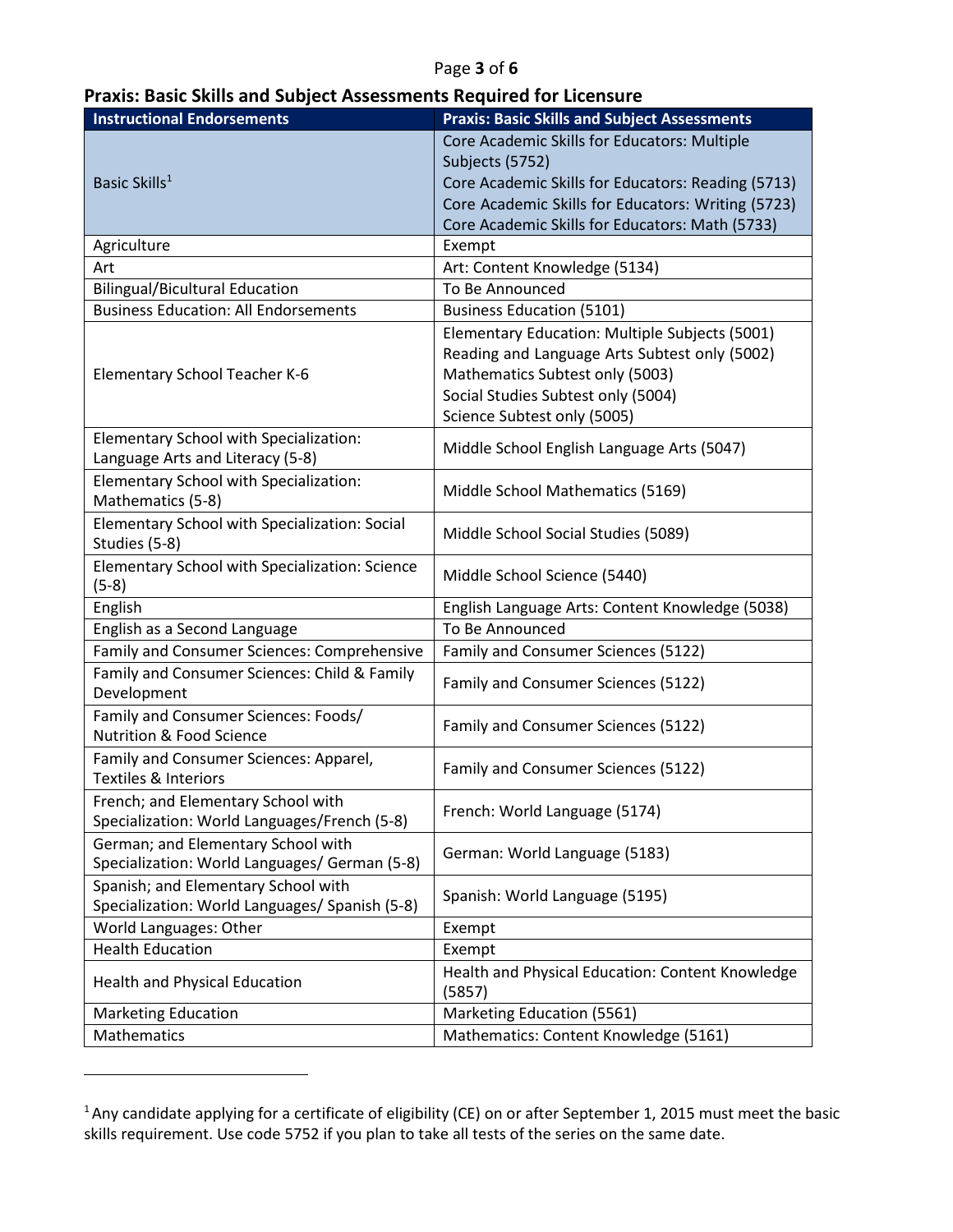#### Page **4** of **6**

| <b>Instructional Endorsements</b>                                      | <b>Praxis: Basic Skills and Subject Assessments</b>                                                                                                                                 |
|------------------------------------------------------------------------|-------------------------------------------------------------------------------------------------------------------------------------------------------------------------------------|
| <b>Military Science</b>                                                | Exempt                                                                                                                                                                              |
| <b>Music</b>                                                           | Music: Content Knowledge (5113)                                                                                                                                                     |
| <b>Physical Education</b>                                              | Physical Education: Content Knowledge (5091)                                                                                                                                        |
| Preschool through Grade 3                                              | Early Childhood: Content Knowledge (5025)                                                                                                                                           |
| Psychology                                                             | Exempt                                                                                                                                                                              |
| Reading                                                                | Teaching Reading K-12 (5204)                                                                                                                                                        |
| <b>Biological Science</b>                                              | Biology: Content Knowledge (5235) and General<br>Science: Content Knowledge (5435)                                                                                                  |
| Chemistry                                                              | Chemistry: Content Knowledge (5245) and General<br>Science: Content Knowledge (5435)                                                                                                |
| <b>Earth Science</b>                                                   | Earth Science: Content Knowledge (5571) and<br>General Science: Content Knowledge (5435)                                                                                            |
| <b>Physical Science</b>                                                | Chemistry: Content Knowledge (5245), and Physics:<br>Content Knowledge (5265) and General Science:<br>Content Knowledge (5435)                                                      |
| Physics                                                                | Physics: Content Knowledge (5265) and General<br>Science: Content Knowledge (5435)                                                                                                  |
| <b>Social Studies</b>                                                  | Social Studies: Content Knowledge (5081)                                                                                                                                            |
| <b>Special Education</b>                                               | Exempt                                                                                                                                                                              |
| <b>Speech Arts and Dramatics</b>                                       | Speech Communication (5221) and Theatre (5641)                                                                                                                                      |
| Teacher of Supplemental Instruction in Reading<br>and Mathematics, K-8 | Elementary Education: Multiple Subjects (5001)<br>Reading and Language Arts Subtest (5002)<br>Mathematics Subtest (5003)<br>Social Studies Subtest (5004)<br>Science Subtest (5005) |
| <b>Technology Education</b>                                            | <b>Technology Education (5051)</b>                                                                                                                                                  |
| Theatre                                                                | <b>Theatre (5641)</b>                                                                                                                                                               |
| <b>Career and Technical Education</b>                                  | Core Academic Skills for Educators: Reading (5713),<br>Core Academic Skills for Educators: Writing (5723)<br>and Core Academic Skills for Educators: Math<br>(5733)                 |

# **Praxis Specialty Test Required for Licensure**

| <b>Educational Services Endorsement</b> | <b>Praxis Specialty Area Test</b> |
|-----------------------------------------|-----------------------------------|
| Speech-Language Specialist              | Speech-Language Pathology (5331)  |

# **School Leadership Series Required for Licensure**

| <b>Administrative Endorsements</b> | <b>School Leadership Series Tests</b>             |
|------------------------------------|---------------------------------------------------|
| Principal                          | School Leaders Licensure Assessment (SLLA) (6990) |
| School Administrator               | School Superintendents Assessment (SSA) (6991)    |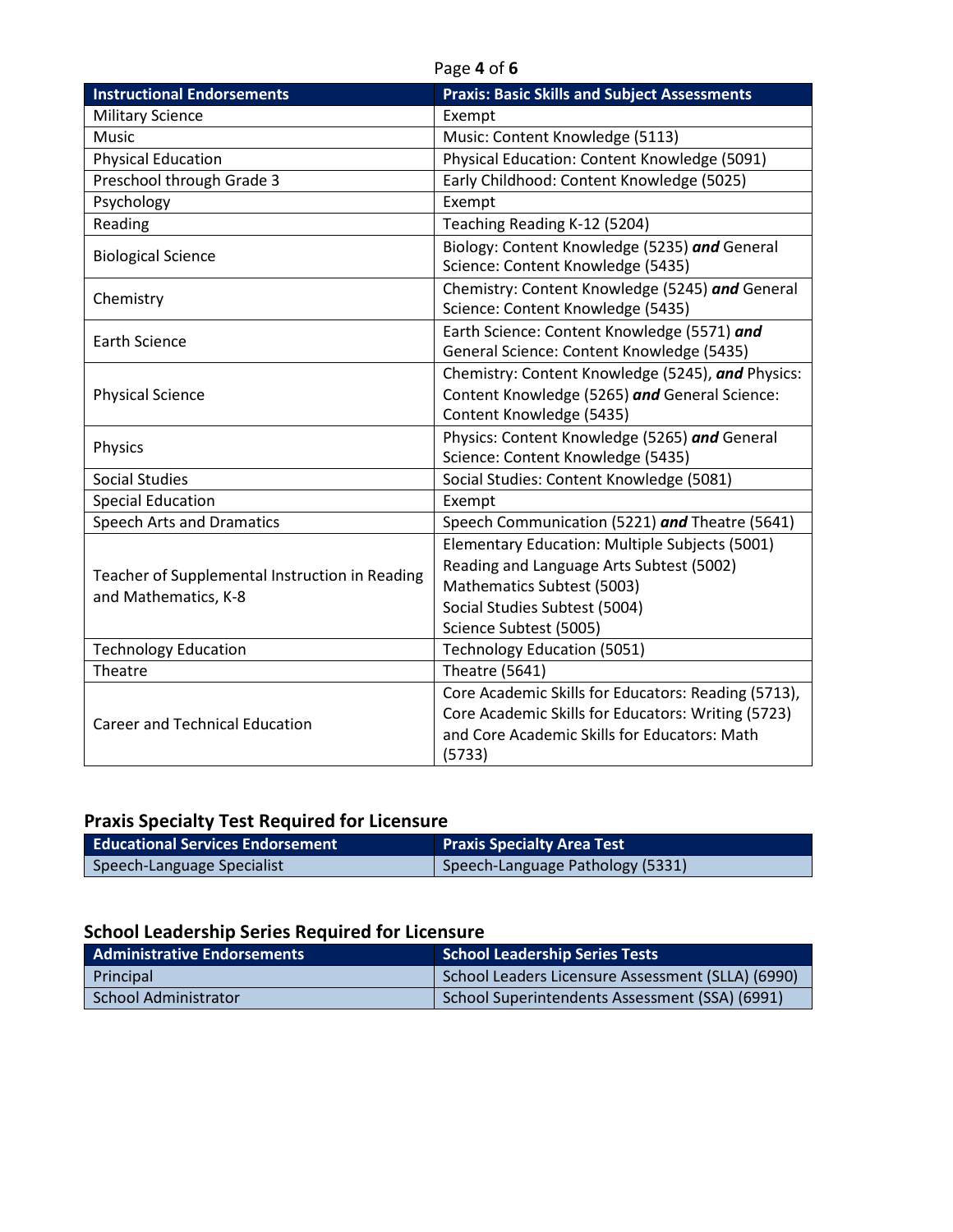| Code | <b>Test</b>                                                              | <b>Passing Score</b> |
|------|--------------------------------------------------------------------------|----------------------|
| 5134 | Art: Content Knowledge                                                   | 158                  |
| 5101 | <b>Business Education</b>                                                | 154                  |
| 5025 | Early Childhood Education: Content Knowledge                             | 156                  |
| 5001 | Elementary Education: Multiple Subjects: (5002, 5003, 5004, 5005)        | See below            |
| 5002 | Reading and Language Arts Subtest (5002)                                 | 157                  |
| 5003 | Mathematics Subtest (5003)                                               | 157                  |
| 5004 | Social Studies Subtest (5004)                                            | 155                  |
| 5005 | Science Subtest (5005)                                                   | 159                  |
| 5047 | Middle School English Language Arts                                      | 164                  |
| 5169 | <b>Middle School Mathematics</b>                                         | 165                  |
| 5089 | Middle School Social Studies                                             | 158                  |
| 5440 | Middle School Science                                                    | 150                  |
| 5038 | English Language Arts: Content Knowledge                                 | 167                  |
| 5122 | <b>Family and Consumer Science</b>                                       | 153                  |
| 5174 | French: World Language                                                   | 162                  |
| 5183 | German: World Language                                                   | 163                  |
| 5195 | Spanish: World Language                                                  | 168                  |
| 5857 | Health & Physical Education: Content Knowledge                           | 160                  |
| 0561 | <b>Marketing Education</b>                                               | 158                  |
| 5161 | Mathematics: Content Knowledge                                           | 160                  |
| 5113 | Music: Content Knowledge                                                 | 153                  |
| 5091 | Physical Education: Content Knowledge                                    | 148                  |
| 5204 | Teaching Reading K-12                                                    | 159                  |
| 5435 | General Science: Content Knowledge                                       | 152                  |
| 5235 | Biology: Content Knowledge                                               | 152                  |
| 5245 | Chemistry: Content Knowledge                                             | 152                  |
| 5571 | Earth Science: Content Knowledge                                         | 153                  |
| 5265 | Physics: Content Knowledge                                               | 141                  |
| 5752 | Core Academic Skills for Educators: Multiple Subjects (5713, 5723, 5733) | See below            |
| 5713 | Core Academic Skills for Educators: Reading                              | 156                  |
| 5723 | Core Academic Skills for Educators: Writing                              | 162                  |
| 5733 | Core Academic Skills for Educators: Math                                 | 150                  |
| 5081 | Social Studies: Content Knowledge                                        | 157                  |
| 5221 | <b>Speech Communication</b>                                              | 143                  |
| 5641 | Theatre                                                                  | 153                  |
| 5051 | <b>Technology Education</b>                                              | 159                  |
| 5331 | Speech-Language Pathology                                                | 162                  |
| 6990 | School Leaders Licensure Assessment                                      | 151                  |
| 6991 | <b>School Superintendent Assessment</b>                                  | 162                  |

# **Passing Scores: Basic Skills, Subject Assessments and School Leadership Serie[s2](#page-4-0)**

<span id="page-4-0"></span><sup>&</sup>lt;sup>2</sup> Passing test scores are subject to change. Candidates are subject to the passing test score in effect at the time the application is received, and eligibility is determined. Scores were last updated January 2020.